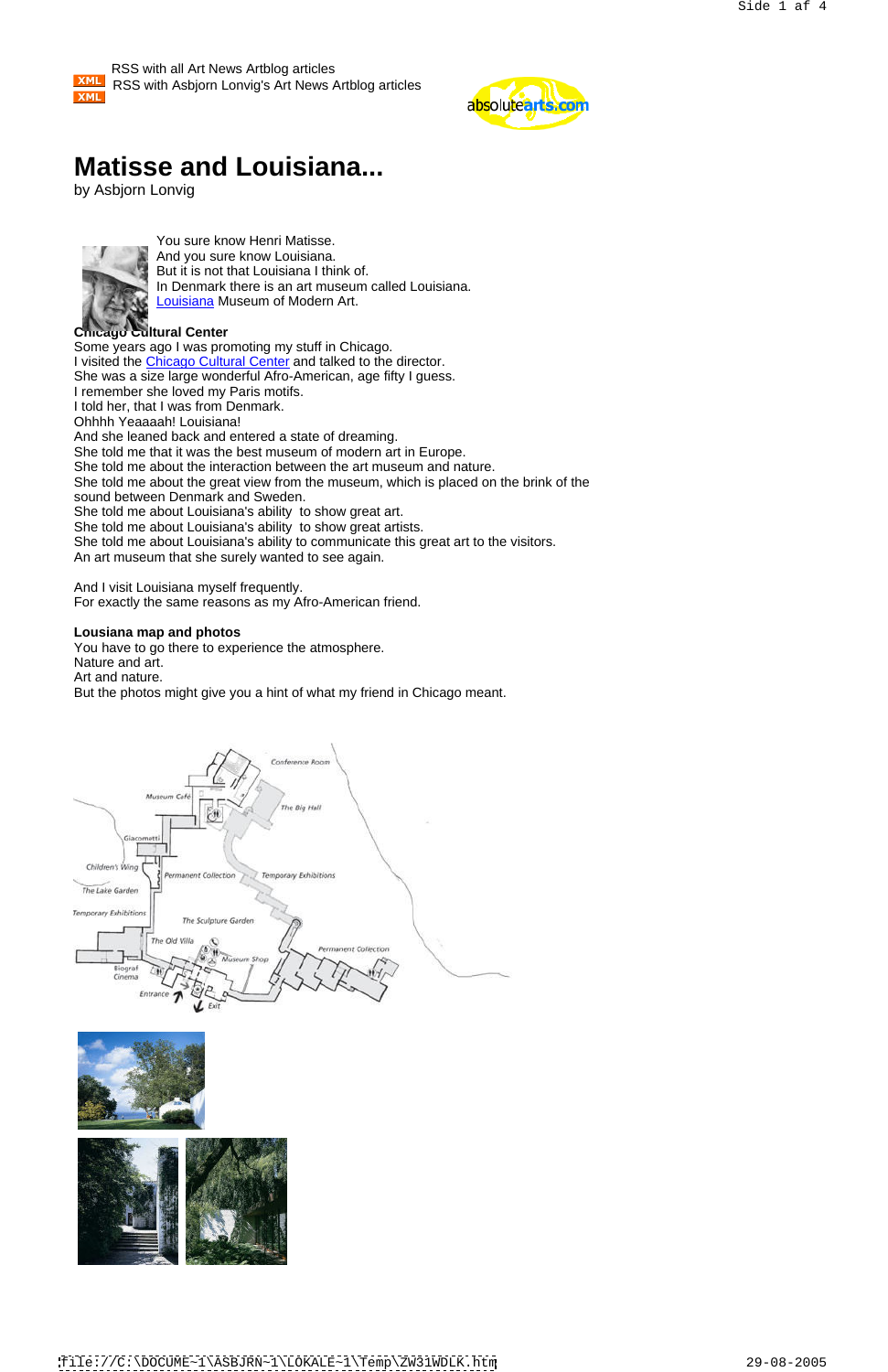**The idea** To make an exhibition based on a renewed correspondence, starting the spring 1941, between Matisse and his old friend, the knowledgeable bibliophile André Rouveyre, whom he had seen only occasionally since their days at the prestigious École des Beaux- Arts in Paris or as it is called today **Ecole Nationale Superieure des Beaux-Arts**.

**Matisse - a second life** Louisiana and Museé de Luxembourg in Paris have made a joined venture. One day the Danish curator and Matisse expert Hanne Finsen asked the director of Louisiana for a cup of coffee. Later the director offered Hanne Finsen numerous cups of coffee.

The director liked to know more about her idea.

The director is Poul Erik Tojner.

The exhibition had to cover the rest of Henri Matisse's life, he died 3 November 1954 in Nice.

The letters reviles a profound friendship between Matisse and Rouveyre, who loved and admired Matisse.

Matisse for his part needed no other audience than Rouveyre.

From a visitors point of view it is interesting that the letters at the same time reviles Matisse's thoughts and inspiration behind each piece made in this period of time.

### **The exhibition**

11 August 2005 I saw this exhibition. You have to go there to experience the atmosphere. Matisse and Louisiana. Louisiana and Matisse.

But the photos might give you a hint of what I mean.







See about the Louisiana Architecture and the Louisiana Collection at the Louisiana web <u>site</u>. The contract of the contract of the contract of the contract of the contract of the contract of the contract of the contract of the contract of the contract of the contract of the contract of the contract of the co

[file://C:\DOCUME~1\ASBJRN~1\LOKALE~1\Temp\ZW31WDLK.htm](file://C:DOCUME~1ASBJRN~1LOKALE~1TempZW31WDLK.htm) 29-08-2005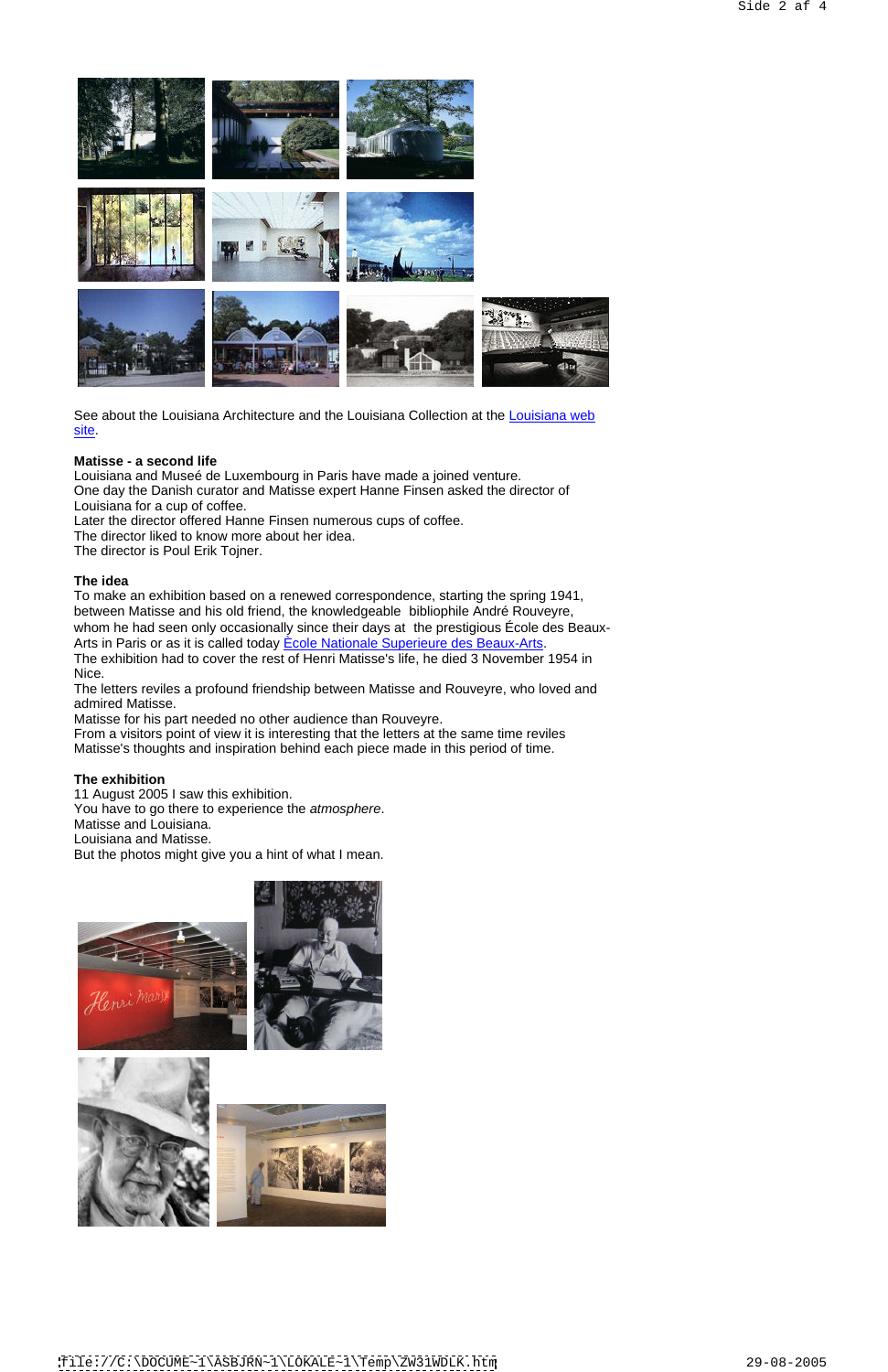The light was nearly turned off. Because of the paper cut-outs. Works in paper cut-out technique fades.

You must never photo in an art museum. You must never, never use flash. Today, however, I had the permission to photo and use flash. I did not believe it. What a scoop.

To ensure that it was no mistake I flashed just in front of the director and then in front of the curator....no conservators in sight....it obviously was OK!

And. I have put all the Matisse paper cut-out flash photos into my treasure chest.

Take a look into my treasure chest above.

Because of the missing light I had to photo with a "scene" feature.

Most of the paper cut-outs and paintings were framed with glass.

That's why the photos are not front photos.

In order to clear my photos concerning intellectual rights with the © Succession H. Matisse foundation I contacted Copy-Dan, who administers these matters in Denmark together with sister organisations in other countries.

Most of my photos have to stay in my treasure chest.

What struck me was his thoughts concerning to do things simple. To do things in bright colors.

I might have bought intellectual rights for several thousand dollars - you have to wait and see my photos next time you visit me. I have bought rights to 3 of my atmosphere photos they are shown above. I am alowed to show them for one year - please, help me remember to update this article in one year!!!

I can, however, show you the best of the official press photos.

### **WWAR Art News coverage**

On 12 August 2005 WWAR Art News run the article "Matisse: A Second Life", which covers the story perfectly. So.

I need not tell you about the details.

I need to tell you what this exhibition meant to me.

### **Thoughts**

It's always a great pleasure for me to go to the Louisiana Museum of Modern Art. Recently I saw Roy Liechtenstein, which I enjoyed very much. And not so long ago I saw Warhol, which I did not enjoy. Not because of the exhibition itself,

but I feel I have seen all the works before. Usually I enjoy to se the originals of works I

have seen in books, in papers etc.

But to me Warhol's works have lost their magic.

Warhol loved Warhol more than I do.

Then.

Yesterday I saw Matisse. An experience of a life time.

It took him a lifetime to do it right.

Maybe he succeeded because of his high age, his second life was from age 82 to age 95. Maybe he succeeded because of his attitude of life.

I have read that "The letters, which are typified by intimacy and irresistible humor, speak of both the events of everyday life and Matisse's work and thus provide us with unique insight into the artist's creative process and his thoughts on his life and work". It's very good storytelling.

The more insight into an artist's creative process I have - the greater is my joy.